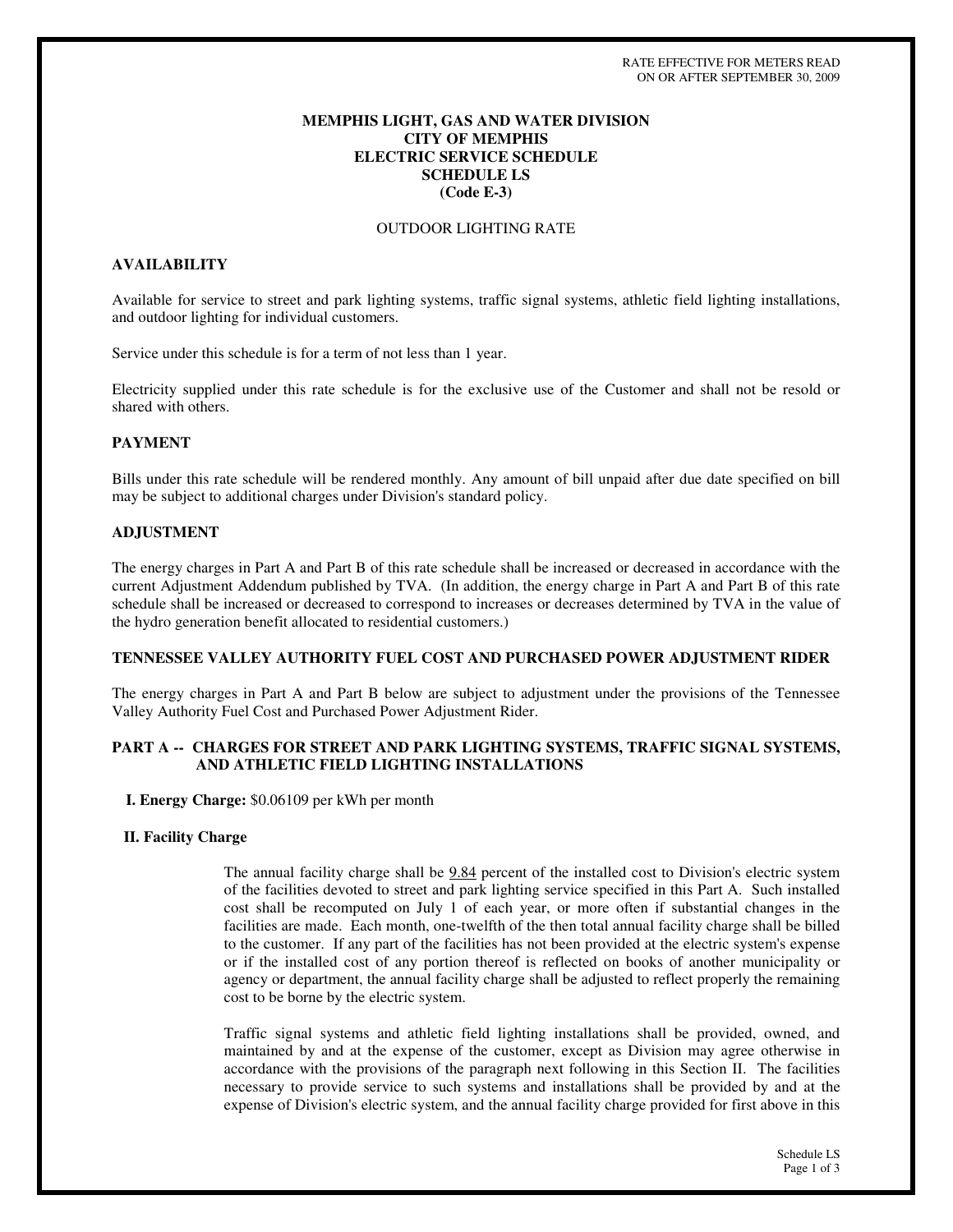Section II shall apply to the installed cost of such facilities.

When so authorized by policy duly adopted by Division's governing board, traffic signal systems and athletic field lighting installations may be provided, owned, and maintained by Division's electric system for the customer's benefit. In such cases Division may require reimbursement from the customer for a portion of the initial installed cost of any such system or installation and shall require payment by the customer of a facility charge sufficient to cover all of Division's costs (except reimbursed costs), including appropriate overheads, of providing, owning, and maintaining such system or installation; provided that, for athletic field lighting installations, such facility charge shall in no case be less than 12 percent per year of such costs. Said facility charge shall be in addition to the annual facility charge on the facilities necessary to provide service to such system or installation as provided for in the preceding paragraph. Replacement of lamps and related glassware for traffic signal systems and athletic field lighting installations provided under this paragraph shall be paid for under the provisions of paragraph A in Section IV.

**III. Customer Charge** -Traffic Signal Systems and Athletic Field Lighting Installations.

Division shall apply a uniform monthly customer charge of \$2.71 for service to each traffic signal system or athletic field lighting installation.

#### **IV. Replacement of Lamps and Related Glassware** -Street and Park Lighting

Customer shall be billed and shall pay for replacements as provided in paragraph B below, which shall be applied to all service for street and park lighting.

A. Division shall bill the customer monthly for such replacements during each month at Division's cost of materials, including appropriate storeroom expense.

B. Division shall bill the customer monthly for one-twelfth of the amount by which Division's cost of materials, including appropriate storeroom expense, exceeds the product of 3 mills multiplied by the number of kilowatt-hours used for street and park lighting during the fiscal year immediately preceding the fiscal year in which such month occurs.

#### **METERING**

For any billing month or part of such month in which the energy is not metered or for which a meter reading is found to be in error or a meter is found to have failed, the energy for billing purposes for that billing month or part of such month shall be computed from the rated capacity of the lamps (including ballast) plus 5 percent of such capacity to reflect secondary circuit losses, multiplied by the number of hours of use.

## **REVENUE AND COST REVIEW**

Division's costs of providing service under Part A of this rate schedule are subject to review at any time and from time to time to determine if Division's revenues from the charges being applied are sufficient to cover its costs. (Such costs, including applicable overheads, include, but are not limited to, those incurred in the operation and maintenance of the systems provided and those resulting from depreciation and payments for taxes, tax equivalents and interest.) If any such review discloses that revenues are either less or more than sufficient to cover said costs, Division shall revise the above facility charges so that revenues will be sufficient to cover said costs. Any such revision of the annual facility charge provided for first above in Section II of Part A of this rate schedule shall be by agreement between Division and TVA.